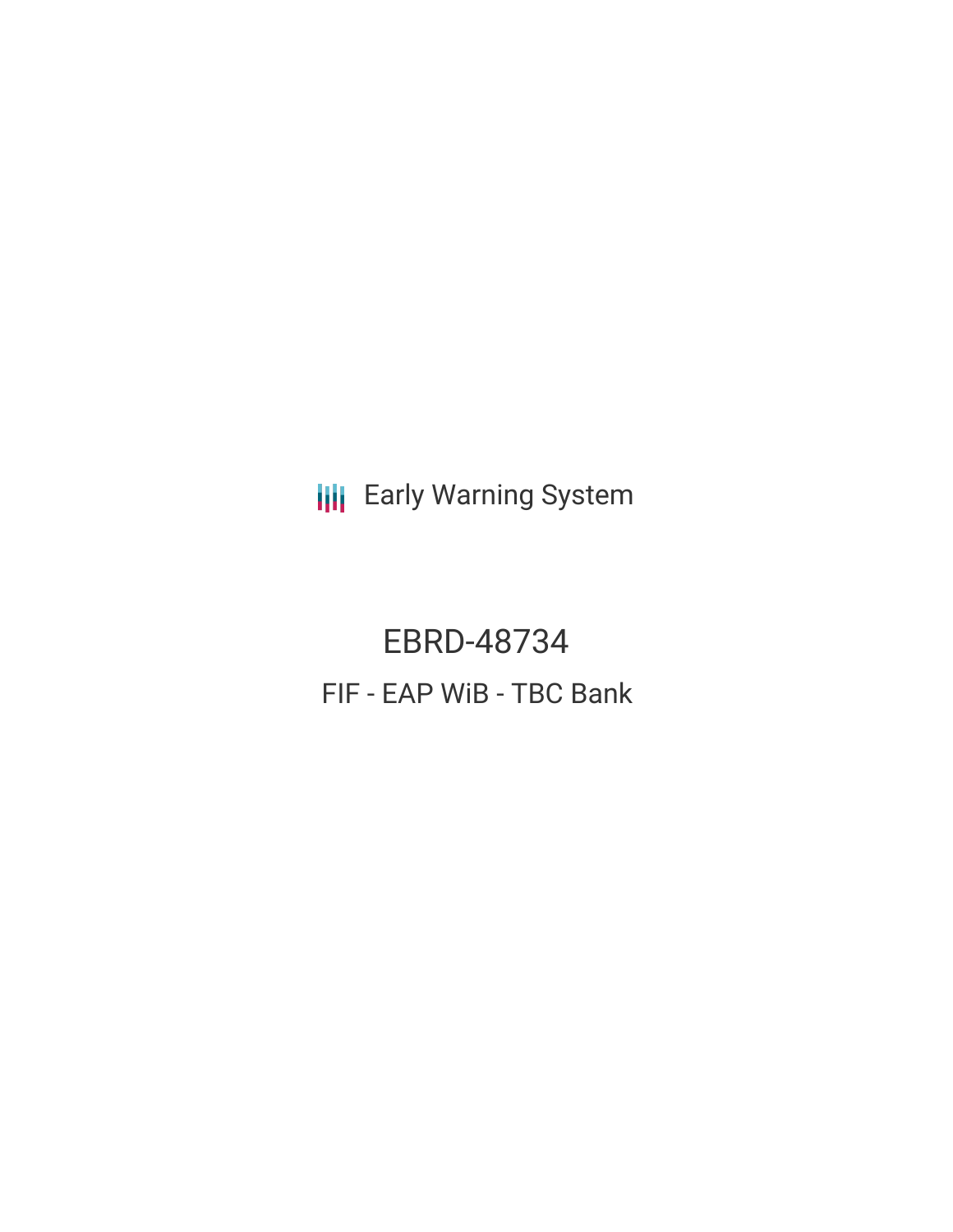

# **Quick Facts**

| <b>Countries</b>               | Georgia                                                 |
|--------------------------------|---------------------------------------------------------|
| <b>Financial Institutions</b>  | European Bank for Reconstruction and Development (EBRD) |
| <b>Status</b>                  | Approved                                                |
| <b>Bank Risk Rating</b>        | FI                                                      |
| <b>Voting Date</b>             | 2017-03-22                                              |
| <b>Borrower</b>                | <b>TBC Bank</b>                                         |
| <b>Sectors</b>                 | Finance                                                 |
| <b>Investment Type(s)</b>      | Loan                                                    |
| <b>Investment Amount (USD)</b> | \$20.00 million                                         |
| <b>Loan Amount (USD)</b>       | \$20.00 million                                         |
| <b>Project Cost (USD)</b>      | \$20.00 million                                         |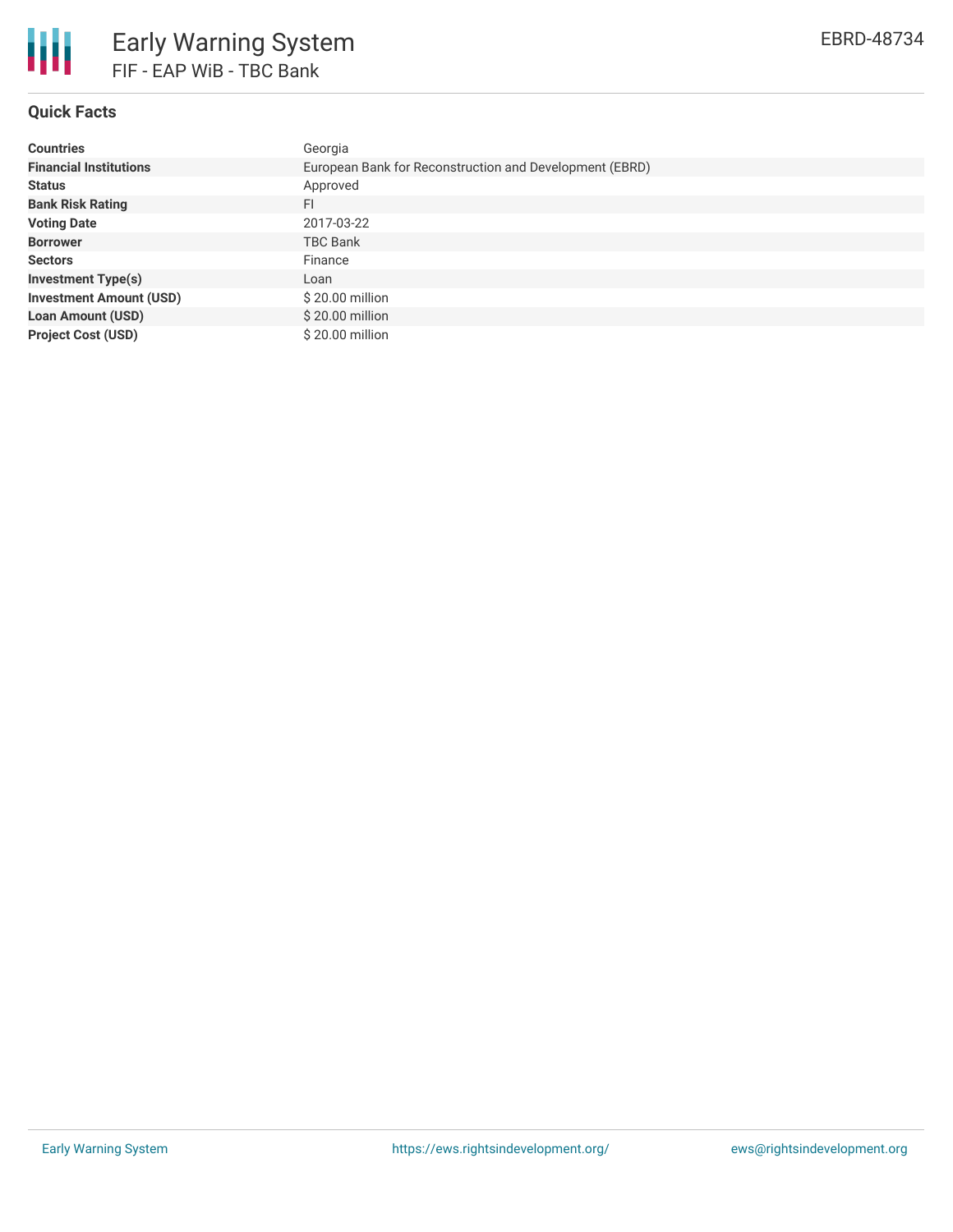

# **Project Description**

According to EBRD website, the project is a financing package up to US\$ 100 million in two equal tranches denominated in local currency for TBC Bank consisting of three transactions: up to US\$ 60 million equivalent in Georgian Lari credit line to assist local Small and Medium Enterprises (SMEs) comply with DCFTA requirements; up to US\$ 20 million equivalent in Georgian Lari Women in Business (WiB) financing programme to support SMEs run or managed by women and up to US\$ 20 million equivalent in Georgian Lari credit line for on-lending to local Small and Medium Enterprises (SMEs).

It will enable TBC Bank to develop its lending programmes countrywide in the respective business segments, providing essential support for longer-term financing in local currency to to SMEs.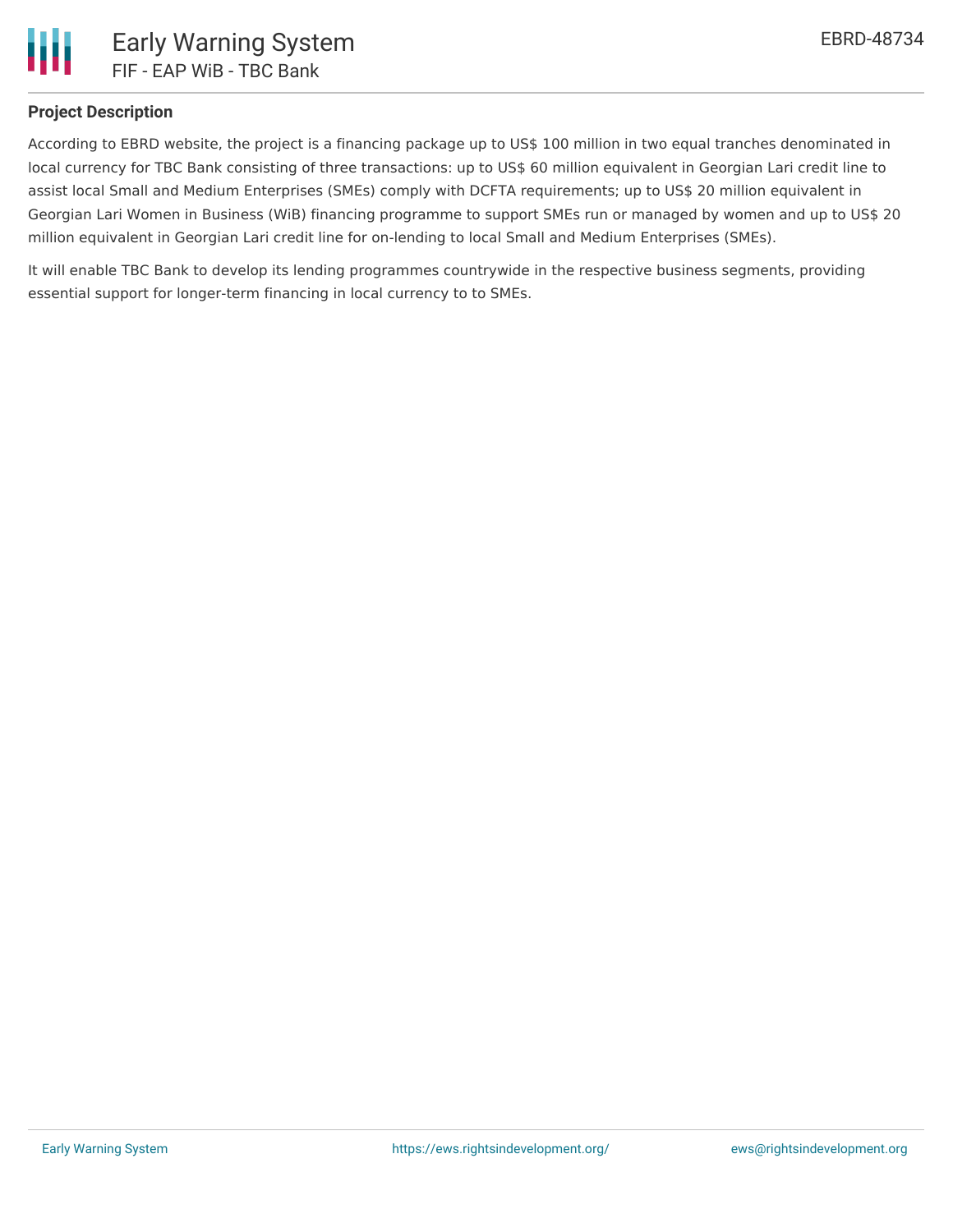

## **Investment Description**

European Bank for Reconstruction and Development (EBRD)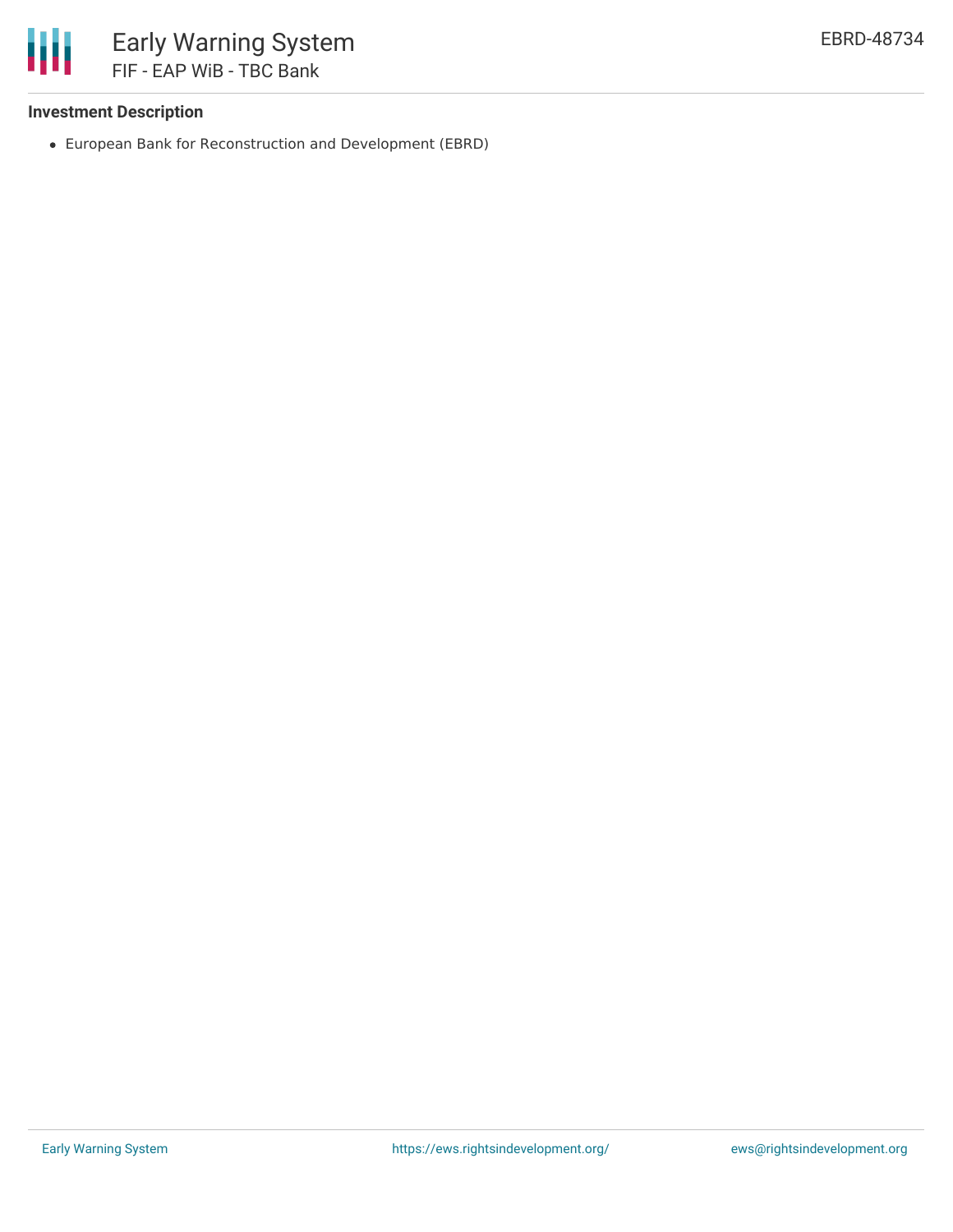

## **Contact Information**

Project Contact: Tamar Kakulia Deputy CFO Capital Markets and Investor relations, TBC Bank Telephone No.: +995 32 227 27 27 Website: [www.tbcbank.ge](http://www.tbcbank.ge/)

General enquiries to EBRD: Telephone No.: +44 20 7338 7168 Email Address: [projectenquiries@ebrd.com](mailto:projectenquiries@ebrd.com)

#### **ACCOUNTABILITY MECHANISM OF EBRD**

The Project Complaint Mechanism (PCM) is the independent complaint mechanism and fact-finding body for people who have been or are likely to be adversely affected by an European Bank for Reconstruction and Development (EBRD)-financed project. If you submit a complaint to the PCM, it may assess compliance with EBRD's own policies and procedures to prevent harm to the environment or communities or it may assist you in resolving the problem that led to the complaint through a dialogue with those implementing the project. Additionally, the PCM has the authority to recommend a project be suspended in the event that harm is imminent. You can contact the PCM at pcm@ebrd.com or you can submit a complaint online using an online form, http://www.ebrd.com/eform/pcm/complaint\_form?language=en. You can learn more about the PCM and how to file a complaint at http://www.ebrd.com/work-with-us/project-finance/project-complaint-mechanism.html.